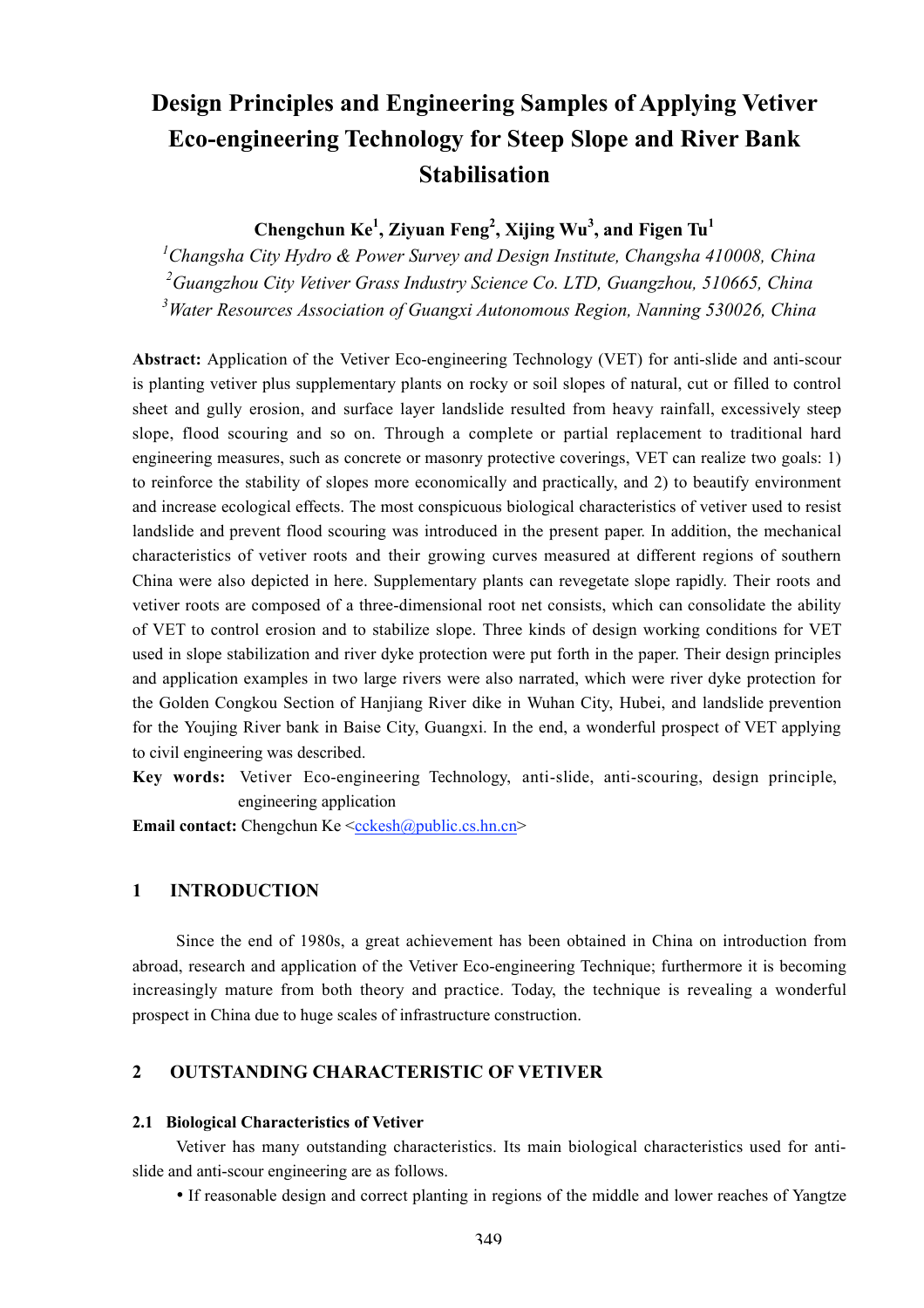River, its stiff and upright stems and leaves can grow up to 1.5 m high after 2-3 months, forming a dense hedgerow to effectively slow down surface runoff, filter and to trap eroded sediments. It can reduce 60-73% runoff and trap90-98% sediments (Kon and Lim, 1991; Xia *et al.*, 1996).

It has a vigorous and massive root system that can penetrate 5 cm thick layer of asphalt concrete (Hengchaovanich,1998). In regions of the middle and lower reaches of Yangtze River, its roots can reach 1.3 m deep 3 months after planting, and reach 2-4 m one year after planting. The strong root system like rows of biological piles penetrating into the soil layer and thus it can largely enforce shear strength of soil body.

The stiff shoots and strong roots can keep the plant stand steadily in water with 0.6-0.8 m deep and 3.5 m/s velocity of water flow. Thus it can reduce scouring energy of strong flow, and protect safety of dike or riverbank.

It grows rapidly and has strong vitality, long life, and strong resistance to drought and submergence.

#### **2.2 Growth and Development Regular Pattern of Vetiver Roots**

The growth and development regular pattern of vetiver roots is related to air temperature, soil quality, nutrition, planting method, and so on. Among them, temperature is the most important one.

*2.2.1 Relations between root depth and days after planting in spring and summer in different regions of southern China*

According to the practical observations conducted in regions of the middle and lower of Yangtze River Valley and of Pearl River Valley, a relationship between root depth and days of growth can be drawn into a curve, which may offer reference for the design of anti-scouring engineering (Fig. 1).

#### **Fig. 1 Relationship between root depth and days after planting in spring and summer in South China**



The data of the Middle and Lower reaches of Yangtze River were provided by the Traffic Department of Zhejiang Province, and all other data by the Guangzhou City Vetiver Grass Industry Science and Technology Co. Ltd.

The information above indicates that vetiver roots grow more than 1 m deep and shoots grow over 1 m high after planting for 2-3 months in spring or summer, which begin to prevent soil erosion, and stabilize slopes. If vetiver seedlings meet heavy rainfall or flood soon after planting, they will probably be washed away. So there is some risk in this spell of time. This kind of risk should be avoided or reduced in practical projects according to the local hydrometric and meteorological data to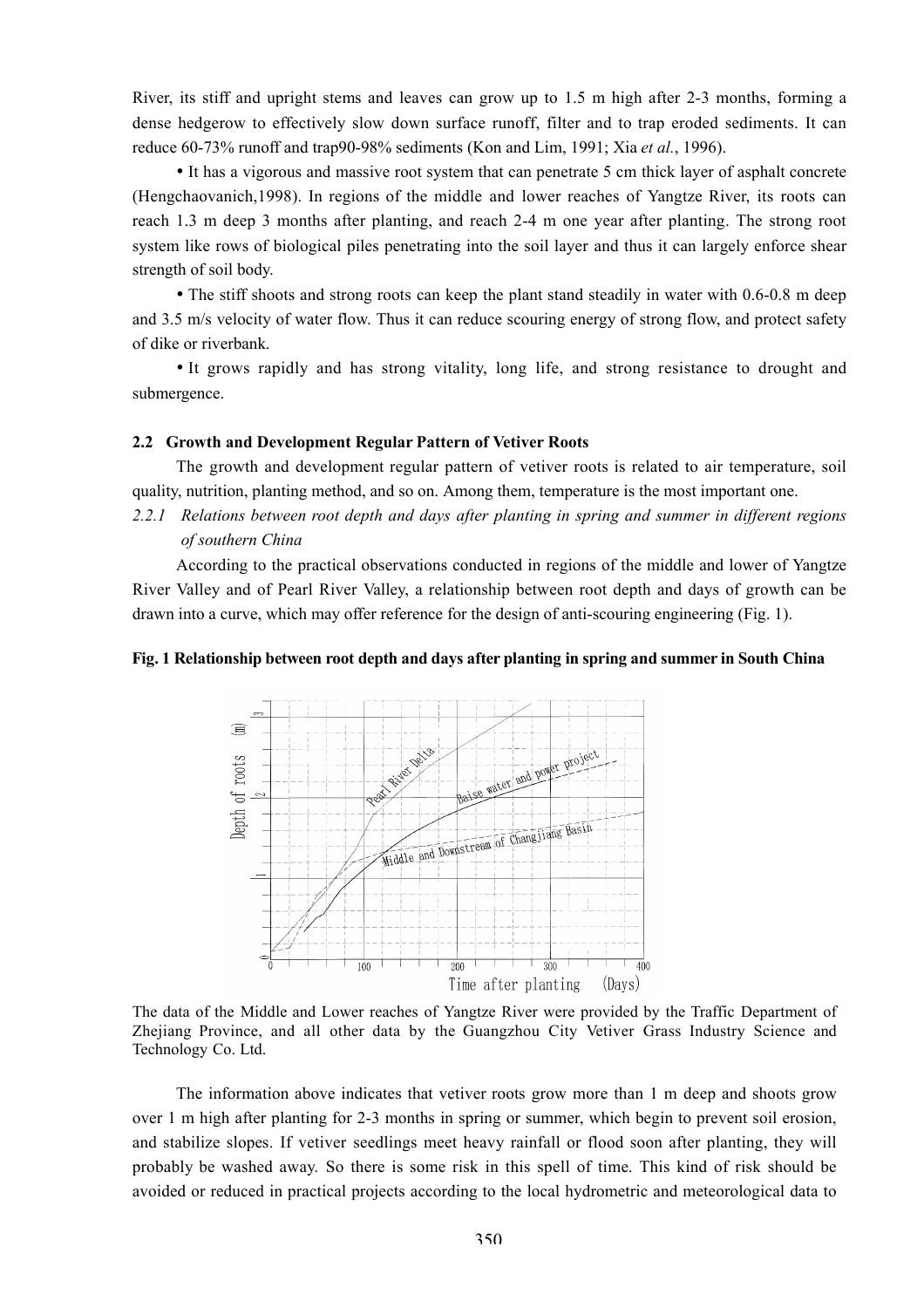chose correct planting seasons.

*2.2.2 Relations between root depth and its cross section*

The relationship between root depth and its cross section (Hengchaovanich, 1998) is shown as Table 1, which indicates that the deeper roots grow, the bigger its cross section is.

| Table 1 The relationship between root depth and its cross section |                 |     |        |     |     |  |
|-------------------------------------------------------------------|-----------------|-----|--------|-----|-----|--|
| Depth                                                             |                 |     | (1.50) |     | 100 |  |
| Cross section                                                     | mm <sup>2</sup> | 326 |        | 140 | 105 |  |

#### **2.3 Engineering and Mechanic Characteristics of Vetiver**

*2.3.1 Tensile strength of vetiver root*

Tensile strength of vetiver root is the largest among all kinds of plants. The relationship between diameter of vetiver roots and its tensile strength is shown in Table 2 and Fig. 2 (Hengchaovanich,1998).

| Table 2 Relations between diameter $(D)$ of root and its tensile strength $(R)$ |  |  |  |  |  |  |       |  |
|---------------------------------------------------------------------------------|--|--|--|--|--|--|-------|--|
| D(mm) 0.2 0.3 0.4 0.5 0.6 0.73 0.9 1.0 1.2 1.4 1.6 1.8 2.0 2.2                  |  |  |  |  |  |  |       |  |
| R(Mpa) 155 120 102 90 82 75 65 60 56 52 45 43                                   |  |  |  |  |  |  | 40 38 |  |



#### **Fig. 2 Relationship between root diameter and its tensile strength**

Hengchaovanich of Thailand and Chen Hong of China all measured the tensile strength of vetiver roots with spring balance. The tensile strength obtained by Hengchaovanich is about 75 Mpa, approximately equivalent to 1/6 of ultimate tensile strength of mild steel; it is defined as ultimate root tensile force divided by the cross-section area of naked root (without bark). But the tensile strength got by Chen Hong was defined as ultimate root tensile force divided by the cross-section area of stressed root, which is about 85 Mpa, 13.3% larger than the former.

The authors think that the reason producing the difference between results got by Hengchaovanich and Chen is using different cress-section area of root. Of course, the tested root samples coming from different region, different weather and soil condition also have some differences. On the whole, the mean tensile strengths of 75 and 85 Mpa all lie in a reasonable scope. However, the mean tensile strength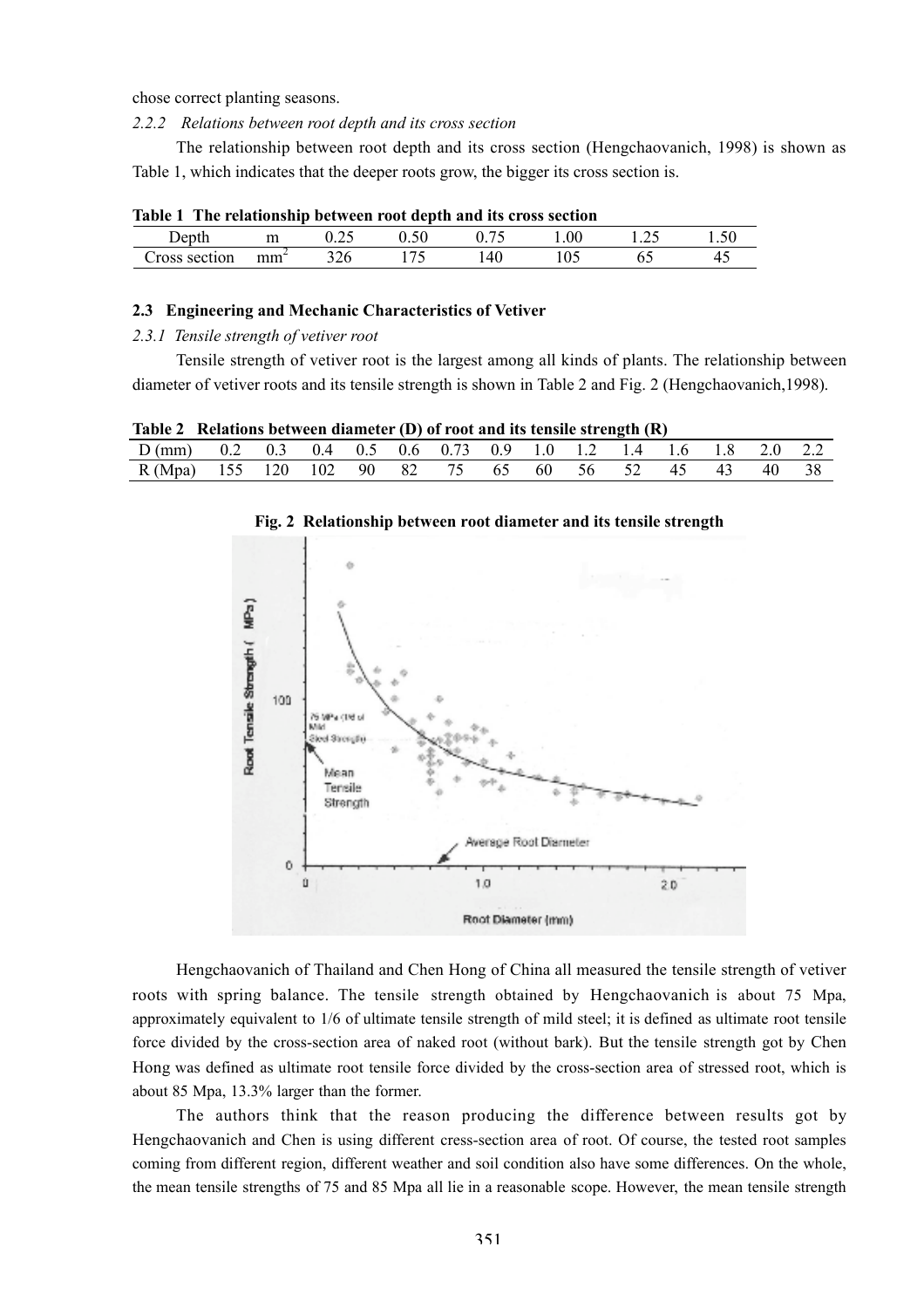of 75 Mpa, defined as ultimate root tensile force divided by the cross-section area of unstressed root, is more reasonable and safe when using them for engineering strengthen. Therefore, it is suggested to use the 75 Mpa mean tensile strength for engineering design.

#### *2.3.2 Shear strength of vetiver roots*

Large–scale direct shear tests indicated that the penetration of vetiver roots increases shear strength of the soil (Hengchaovanich,1998). Mean shear strength of vetiver root can be calculated (Table 3), which is 25 Mpa approximately equivalent to 1/3 of ultimate tensile strength of vetiver root (Ke and Feng, 2000).

| Depth from surface |                                         |                    | Cross-section of roots Increased shear strength Calculated shear strength |
|--------------------|-----------------------------------------|--------------------|---------------------------------------------------------------------------|
| m                  | $\text{m}^{\scriptscriptstyle{\wedge}}$ | of soil $(kN/m^2)$ | of vitiver root (Mpa)                                                     |
|                    |                                         |                    | 24.5                                                                      |
|                    | .05                                     | 2.6                | 25.3                                                                      |
|                    |                                         |                    | າາ າ                                                                      |
|                    |                                         |                    |                                                                           |

|  |  | Table 3 Calculation table for mean strength of vetiver roots |
|--|--|--------------------------------------------------------------|
|  |  |                                                              |

Mean shear strength of vetiver root is 25 Mpa

#### *2.3.3 Hydraulic properties of vetiver hedges*

Deep root system of vetiver cannot be dislodged by the strong flow. Its thick hedges can stand up in flow of at least 0.6 m depth, which reduces flow velocity and its erosion power. Hydraulic characteristics of vetiver hedges under deeper flow were determined by flume tests at the University of Southern Queensland, Australia. A water cascade was built in tropical Queensland, vetiver was used to stabilize the steep side slope, and it successfully protected bank from several flood flows during the last 6 years, with flow velocity estimated up to 3.5 m/sec.

Vetiver was planted at one section of the left bank of Youjiang River lied in the upper reaches, 20 km away from the Baise City, Guangxi Province, China on 25 May to 11 June 2002. The bank covered by vetiver was 243 m long and 1:1.5 gradient, and its rain-collecting area is 19,600 km<sup>2</sup>. Two months later, vetiver in here went through a scouring of 2.0 m/s, successfully protecting slope stability and security.

# **3 DESIGN WORKING CONDITIONS AND DESIGN PRINCIPLES**

#### **3.1 Design Working Conditions**

First kind of working condition. This is the most basic and common working condition. Slopes have been constructed according to pertinent design and construction specification and, therefore, are stable in general. But this kind of rainfall-induced surface still cannot be avoided to produce surface slide and erosion. The vetiver system can prevent this kind of surface landslide and erosion.

Second kind of working condition. Potentially unstable, natural or man-made cut or filled slopes, especially those unstable slopes affected by heavy rainfall or seeping pressure of underground water.

Third kind of working condition. For generally stable natural or man-made cut or fill slopes, will be unstable under the influence of scouring of higher water flow velocity. This condition usually includes the first kind of working condition.

#### **3.2 Design Principles**

#### *3.2.1 First working condition*

According to gradient angle and its meteorological and geologic condition such as soil and strata behavior, and Employer's request for the time of greening slope and forming fixing slope preliminary to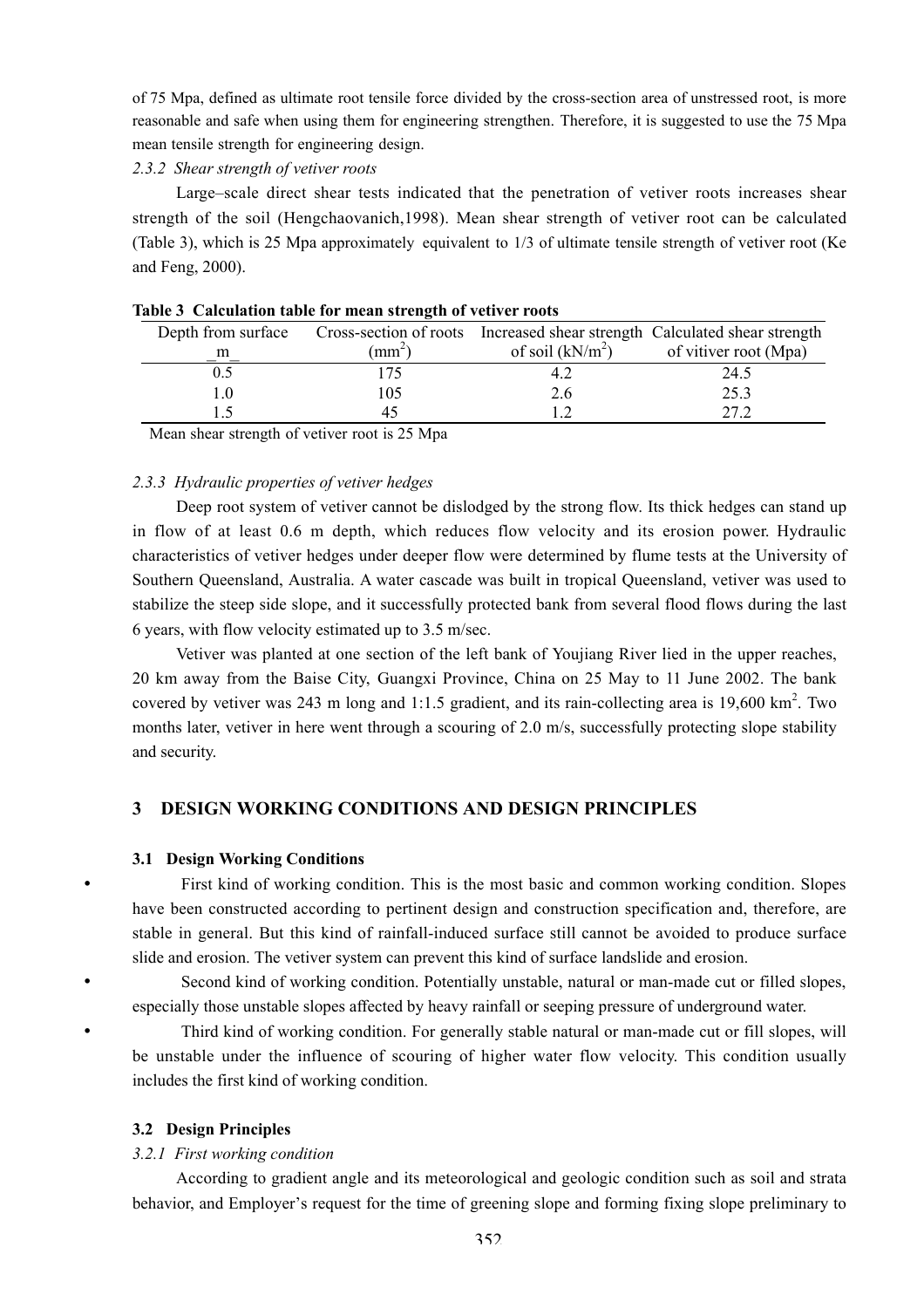decide planting raw distance and clump distance. Direction of raw is generally along contour; chose proper supplementary plants and relative cultivating technology, in order to make vetiver system greening slope on time, its stiff stem control runoff and reduce flow velocity; Its root system network fix soil and prevent soil lose and anti-slide fixing slope. All of these can get double purposes: economically practically enforce engineering structures, and beautify environment, increasing ecological results.

#### *3.2.2 Second working condition*

1. According to topographical and geological conditions, to estimate the area that may be sliding. At the border of that area should arrange drain and so on. Face of sliding should be at region in depth of vetiver roots (if it is beyond that depth of roots, traditional engineering measures should be added). Deciding stable slope by calculating with usual mechanical method or by experience. If the slope is unstable or the stable factor is less than that stipulated by national standard, it is needed to strengthen the slope by vetiver and so on.

2. For the project Employer's detail request, vetiver can be planted along the contour. Stable calculating and experiences should decide Row distance and clumps distance. Planting suitable supplementary plants between rows, in order to prevent soil erosion early and develop anti-slide capability of network roots of vetiver system\_make the project is reasonable and economical\_green engineering position and beauty environment.

# *3.2.3 Third working condition*

According to its topographical and geological condition such as gradient angle, soil and strata behavior and meteorological condition, esp. distributing situation of flow velocity in river channel, to decide the slope, which is needed or not to plant vetiver increasing its anti-scour capability. If it is needed, one is decided row distance planting along the contour; two is decided other rows, which are vertical or oblique-crossed to the contour.

### **4 PROJECT SAMPLES**

Since the end of eighth decade last century applying vetiver eco-engineering strengthen measures for anti-slide of civil engineering such as water and hydropower, communication, to replace or partly replace tradition "hard" engineering measures, have many successful samples. Only in last three years, the authors have managed or designed 12 items of anti-slide and anti-scour projects,  $62,940$  m<sup>2</sup>, which are in 5 provinces in southern of China (Table 4) (Ke and Feng, 2000).

In order to welcome the Third International Conference on Vetiver and Exhibition (ICV-3) with its theme "Vetiver and Water", which will be held in Guangzhou, China from October 6-9, 2003, 2 successful samples for anti-slide and anti-scour on large river in China are introduced as follows.

# **4.1 Anti-scour Protecting Dike Project at Golden Congkou Section of Hanjiang River Dike, Wuhan, Hubei**

Hanjiang River is an important branch of Yangtze River. Hanjiang River dike and Wuhan section of Yangtze River dike, both of them are protecting safety of important city of Center China—Wuhan City, and vast rich Jianghan Plain. Golden Congkou section of Hanjiang River dike is located at near exit of Hanjiang River where water surface is wide with large wind and waves. The wave by boats is also large since that is a navigable river. The soil at the place planted vetiver is sandy loam, is terrace and bank formed by Quaternary alluvial deposit. Average yearly rainfall at that place is 1170 mm; Mean annual temperature 16.3 , highest recorded temperature 40 , lowest recorded temperature -12.6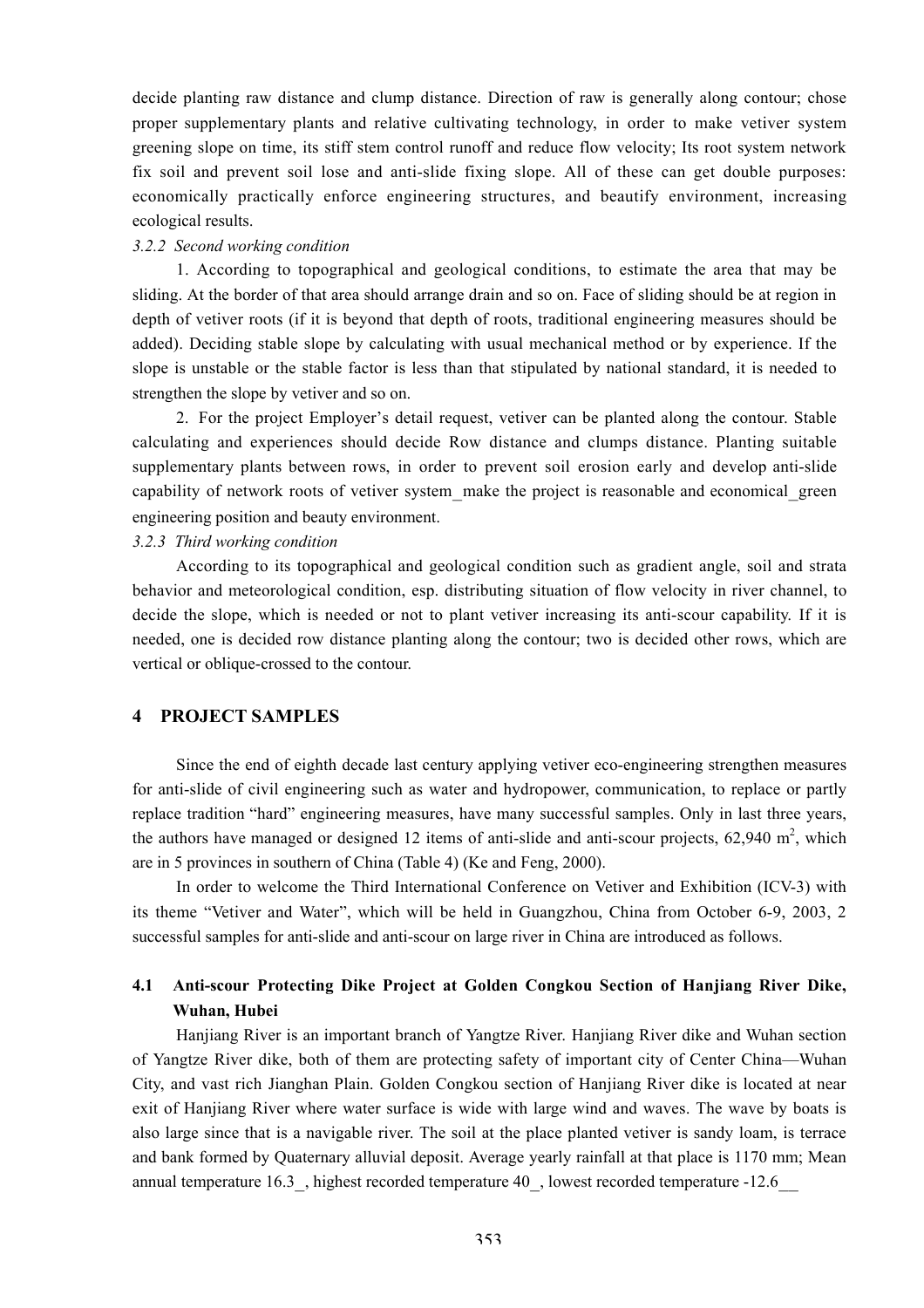| Table 4 Samples for anti-slide and anti-scour projects |  |  |  |  |  |  |  |
|--------------------------------------------------------|--|--|--|--|--|--|--|
|--------------------------------------------------------|--|--|--|--|--|--|--|

| No. | Name of project                                                | Areas $(m^2)$ | Completed time   | <b>Working Condition</b> | Results |
|-----|----------------------------------------------------------------|---------------|------------------|--------------------------|---------|
| 1   | Anti-slide in Sitang Hydro Power                               | 7500          | April 2000       |                          | Good    |
|     | Station, Xinxing, Guangdong                                    |               |                  |                          |         |
| 2   | Anti-slide in Yutang Hydro Power                               | 3700          | <b>July 2000</b> | $\overline{2}$           | Good    |
|     | Station, Zhangjiajie, Hunan                                    |               |                  |                          |         |
| 3   | Anti-slide in Helong Transformer                               | 3200          | August 2000      | 1                        | Good    |
|     | Substation, Songzhi, Hunan                                     |               |                  |                          |         |
| 4   | Treatment for Collapsing hilloke,                              | 9000          | March 2001       | $\overline{2}$           | Good    |
|     | Dongchen, Xinxing, Guangding                                   |               |                  |                          |         |
| 5   | Treatment for slope of Oil                                     | 6200          | May 2001         | 1                        | Good    |
|     | Warehouse, Guiyang Airport                                     |               |                  |                          |         |
| 6   | Anti-scour and Protecting Slope at                             | 2300          | May 2001         | 3                        | Good    |
|     | Golden Congkou Section of                                      |               |                  |                          |         |
|     | Hanjiang Dike, Wuhan, Hubei                                    |               |                  |                          |         |
| 7   | Anti-slide at high slope in                                    | 3200          | Augsut 2001      | 1                        | Good    |
|     | Qinglongsan Park, Jiangxia, Wuhan                              |               |                  |                          |         |
| 8   | Anti-slide at Quanzhou Section                                 | 12,400        | September 2001   | 1                        | Good    |
|     | of Jiang-Zhu Express Highway                                   |               |                  |                          |         |
| 9   | Anti-slide at Hanyan Section                                   | 4300          | September 2001   | 1                        | Good    |
|     | of Han-Zhao Express Highway                                    |               |                  |                          |         |
| 10  | Anti-slide at 2 # Highway, Longtan                             | 9000          | June, 2002       | 1                        | Good    |
|     | Water Power Station, Guangxi                                   |               |                  |                          |         |
| 11  | Anti-slide and anti-scour Works at                             | 3240          | June, 2002       | 3                        | Good    |
|     | Left Bank of Youjiang River,                                   |               |                  |                          |         |
|     | Employer's Front Campus of Baise                               |               |                  |                          |         |
| 12  | Multi-purpose Project, Guangxi<br>Anti-slide and anti-scour at | 2000          | November 2002    | 3                        | Good    |
|     | Spillway of Yansan reservoir,                                  |               |                  |                          |         |
|     |                                                                |               |                  |                          |         |
|     | Guangxi                                                        |               |                  |                          |         |

Areas of vetiver planted were  $2300 \text{ m}^2$ . Design and construction were done by Guangzhou City Vetiver Grass Industry Science Co. LTD. Among them: 2000  $m^2$  on foreland, 300  $m^2$  on bank slope. Considering the direct and velocity of river flow, along contour planting rows of vetiver, another rows distance is 300 cm, their directions are  $45^{\circ}$  oblique-crossed contours. Two direction rows are form diamond structure. Supplementary grasses such as Bahia and St. August grass covered their spare places. Using matched  $1 \#$  and  $2 \#$  vetiver special fertilizer studied and made by Guangzhou City Vetiver Grass Industry Science Co. LTD. The construction time was 21 April 2001-1 May 2001; the maintain time was 1 May 2001 - 30 June 2001.

First observation after planting: May 20, turning green rate of vetiver was 85%, bare beach was almost covered by grasses; Second observation after planting: June 22 (52 days after planting), survival rate of vetiver was 98%, mean depth of their root system was 70 cm, maximum depth was 90 cm; mean depth of root system of Bahia was 45 cm, maximum depth was 60 cm; Third observation after planting: vetiver about ground was 150 cm high, average depth of their roots was 120 cm. All function of vetiver system was got fully reflected. Esp. partly vetiver were submerged by river water, but they were still very strong and luxuriant.

# **4.2 Anti-slide Anti-scour Works at Youjiang River Bank of Employer's Front Camps of Baise Water and Power Project, Guangxi**

Baise Water and Power Project is located at Youjiang River (a tributary of Pearl River) of upstream 20 km from Baise City, West part of Guangxi, collecting area 19,600 km<sup>2</sup>, average yearly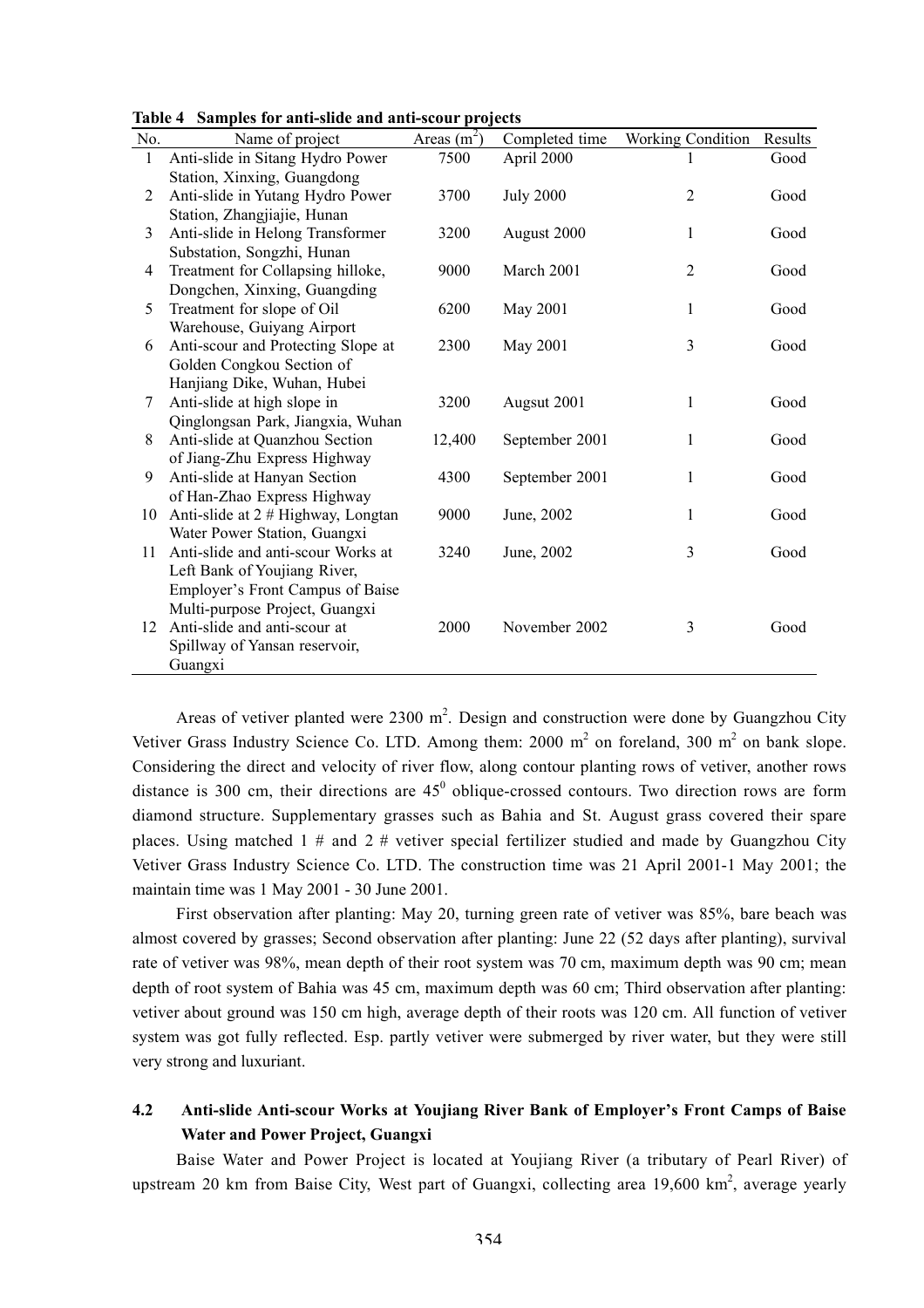discharge at that dam site is 263 m<sup>3</sup>/s; Storage capacity 5.6 billion m<sup>3</sup>, installed capacity 580 mW. It is located at tropical monsoon climate area, its mean annual temperature 22.2, highest daily mean temperature 42.5, lowest daily mean temperature  $-2$ , average yearly rainfall at that area is 1107.8 mm. Author<sup>(1)</sup> as a basic member of Dam Safety Review Panel of the World Bank for Baise Project, suggested Employer and Designer several times to adopt vetiver for soil and water conservancy, antislide anti-scour and quarry rehabilitation. Guangxi Hydro Power Design Institute made a planning and outline design for the bank protecting under Employer's front camps of Youjiang river left bank at downstream 1 km of the dam site, 243.2 m long, slope high 19 m, ratio of slope after regulation is 1:1.5. Soil property of that slope are: spoil at slopes of upstream and downstream sides, their main component are yellow silty shale, siltstone, including part of yellow loam; toe of slope is mud or mud mix sand and gravel; middle section of that bank is a small rock hill, strong or weak weathered siliceous limestone. Soil property on all of these slopes is infertile, acid, low ability for water conservancy. In order to prevent scouring to toe of slope by river flow, using cement-masonry revetment above the piles had been used from 120 to 123 m elevation; from 123 to 132 m elevation planted vetiver system, 3240 m<sup>2</sup>; from 132 to 139 m elevation planted Manila grass, 4000 m<sup>2</sup>. Guangzhou City Vetiver Grass Industry Science Co. LTD practiced detail design and construction. Vetiver was planted with exposed roots; between vetiver hedges planted three kinds of grasses such as Bahia and used matched 1  $\#$  and 2  $\#$ vetiver special fertilizer, which studied and made by Guangzhou City Vetiver Grass Industry Science Co. LTD. Construction time was 25 May 2000–11 June 2000; professional maintaining time was 12 June 2002–12 August 2002.

In order to know growing situation of vetiver, established 7 boxes near by that works side for observation at same steps, which made by angle steel and glass, 1.5-2.5 m high. Filled soil in these boxes as same as that of the works site, planted same vetiver with same method of planting, maintaining and observation.

Observation explain that: from June 14 to 18, river flood-peak stage went up 124.31 m elevation, flow velocity reached 2.5 m/s, so the surface soil and most vetiver seedlings planted less than 10 days under the water level had been washed away. But in next 2 flood peak period, duration 18 days: from July 20-26 and August 11-22, even though the highest flood-peak stage went up to 129.55 m, average flow velocity in river reached 2.57 m/s, these vetiver under the water level had not affected due to they had been planted more than 40 and 60 days, their root system reached more than 40 and 70 cm. It showed that: the time for planting vetiver should be chosen more than 20-30 days before heavy rainfall and flood arrived, in order to avoid loss; after 1.5-2 months, vetiver system have had initially capability for anti-scour and protecting slope.

After professional maintaining 2 months, the mean growing high, tillering quantity and rate of covering of vetiver system reached standard or exceeded request of design. During this period, go through tests of several heavy rainfalls and flood-peak, most of impact energy of rainfall had been delayed or absorbed by vetiver and other plants, the phenomenon of landslide and soil loss cannot be seen. Vetiver system after planting 1.5-2 months can bear scouring of 2.0 m/s flow velocity and protect successfully slope stability and security. April 5, 2003,  $7 \#$  observation box was opened and tested after growing for 296 days, root system was 210cm depth, average diameter of main roots was \_1.5 mm, crown of root system was 40 cm. (Appendix photo 2).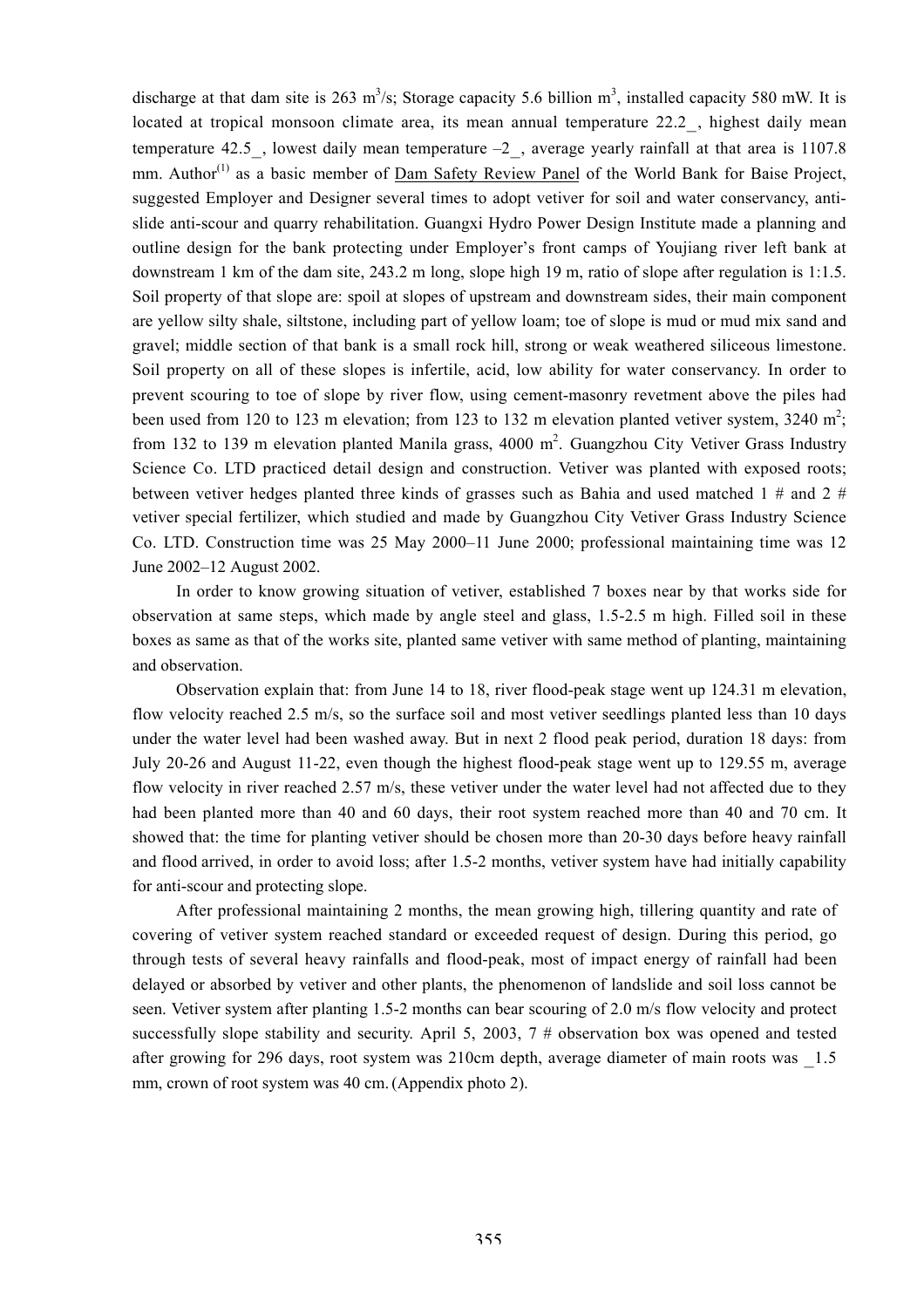### **5 CONCLUSION**

1. Since the end of eighth decade last century, practice proved that dense green hedgerows of vetiver system can effectively slow down surface runoff, filter and to trap eroded sediments; Its deep and extensive root system can fix soil, anti-slide and anti-scour, protect slope, foreland, dike or river bank. Applying this biological measure to replace or partly replace traditional hard engineering measures such as concrete or masonry protective covering, anti-slide piles and etc. can be economically practically enforcing engineering structures, and beautifying environment, increasing ecological results, which can not be provided by traditional hard engineering measures. That mean is same as: When applying the Vetiver Eco-engineering, it is best to combine the biological measures (the Vetiver Ecoengineering) with the engineering measures, and to put the biological measures in the first place (Xia *et al.*, 1998).

2. Application of Vetiver Eco-engineering Technology in China has got achievements attracted people's attention. It is getting mature increasingly on theory and practice. According to statistics, the succeed rate of applying vetiver eco-engineering technology in water and power engineering is near 100%.

#### **6 FORECAST**

So far as now, application vetiver to anti-slide protect slope projects, either from water resources and communication departments of provincial of southern China or many private grasses companies, authors realize that: Now for most engineering application of vetiver system, which are still in the period of test. For comprehensive judging of its using life, environment results, unit price of 20-40 Yuan  $RMB/m<sup>2</sup>$  and so on, its economical advantage is obvious and unit price can be acceptable by most Employers. But for large-scale popularizing application of vetiver eco-engineering technology – edge technology of disciplinary and inter departments -- to civil engineering, forming huge vitality still have a lot of work to do. Besides strengthening basic research and engineering observation, esp. making Employers of relative civil projects to know this technology and promote application actively for projects design and construction. It is necessary to have design standard regarding vetiver ecoengineering technology if we hope to apply this technology to design. Author suggest that: firstly compiling enterprise standard, after getting responsive recognition, step by step to become professional standard, and finally it will become national standard. Guangzhou City Vetiver Grass Industry Science Corp. LTD is preparing to invite some experts to compile enterprise standard. Authors suggest that: supported by International Vetiver Network and China Vetiver Network, relative administrations, professional organizations organize relative units, corp. and so on to cooperate compiling design and construction standard for application vetiver eco-engineering for civil engineering as early as possible. Authors believe in getting perfect future that will be coming for widely application vetiver ecoengineering technology to civil engineering construction.

#### **Acknowledgments**

Authors quote some date from "An experimental study on the herb plant root system for the strength principle of the Soft bioengineering approach" written by Mr. Chen Hong of Nanchang Water Conservancy and Hydropower College and Mr. Zhang Xingquan of Sicuan Agricultural University. The authors would like to express our thinks to them.

Authors also wish to thank Dr. Paul Truong, Dr. Xia Hanping, and Mr. Frank Mason who have examined and made correction of this paper.